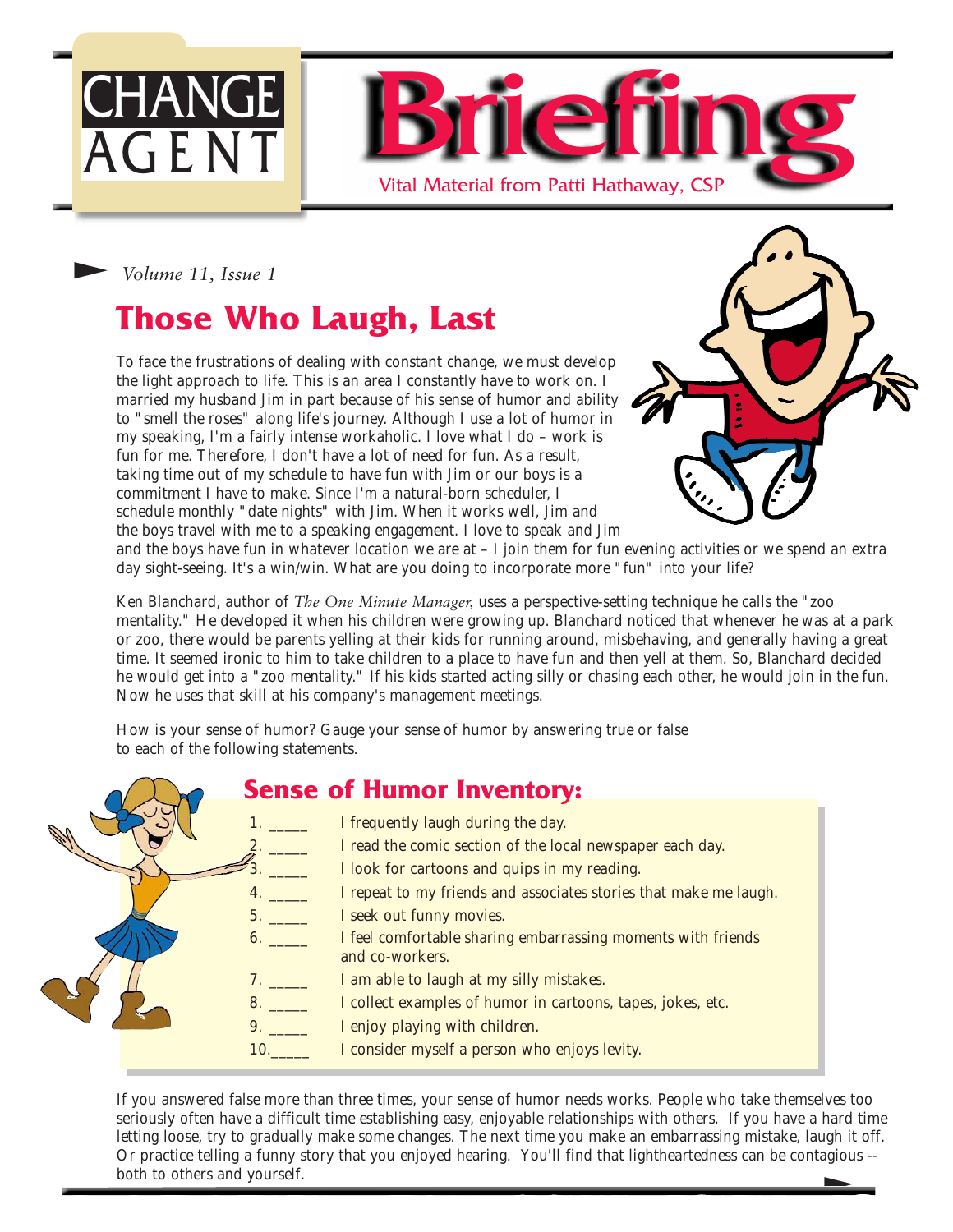

# **Improving Your Sense of Humor**

A sense of humor is learned - not an innate - trait. Here are some ways to get your laugh mechanism in working order.

- **Redefine how you react to things.** Try to find the light aspects even in serious situations. Ponder what was embarrassing for you years ago and reframe your view of it to see the funny side.
- **Consider that being childlike can sometimes be beneficial.** Seek to recapture some of the joy and wonderment you experienced as a child. When our son Drew was three and a half years old, he was running

errands with his dad. While they were driving along, Drew noticed a squirrel lying in the road and asked his dad, "Was that a squirrel?" To which Jim replied, "Yes it was." Drew somberly asked, "Is he dead?" "Yes, he's dead, Drew." Drew thought about that for a moment and quietly said, "He must not have looked both ways."

- **Take humor breaks.** We take lunch breaks, coffee breaks, and exercise breaks; we can accent the light side of life by taking humor breaks. A humor break could be reading the newspaper's comic section, getting together with a friend who makes you laugh, or watching one of your favorite comedies. We keep a log of funny things our boys say as they are growing up. The boys love reading those funny stories and lines. It re-creates the humorous moments we treasure as a family. Program yourself to laugh at regular times just as you program yourself to sleep a certain number of hours.
- **Give more than you take.** People-oriented individuals tend to think more of others than themselves and thus do not take themselves too seriously. Strive to be people-oriented. Make yourself do a kind deed for someone else each day.
- **Share your humor.** When people hear you tell a funny story or repeat a caption of a cartoon, they will look at you differently and will be more likely to have fun with you. Remembering a funny anecdote to tell someone else will help you keep in mind the humorous side of life. Keep in mind that poking fun at yourself is where true humor comes from - not poking fun of someone's race or gender. Most people enjoy funny, true stories more than a joke.
- **Build a laugh library.** Assemble a collection of your favorite humor writers, cartoon, records, tapes, and jokes. One of my favorite "funny people" is Bill Cosby. I love how he relates hysterically, funny true stories that happened to him.
- **Be playful.** Look for humor behind words, associations, and situations.

This article is excerpted from Patti Hathaway's book *"Untying the 'Nots' of Change Before You're Fit to be Tied."* To purchase a subscriber's-only specially priced autographed copy of Patti's book, click here: <http://www.thechangeagent.com/subscriber.html>